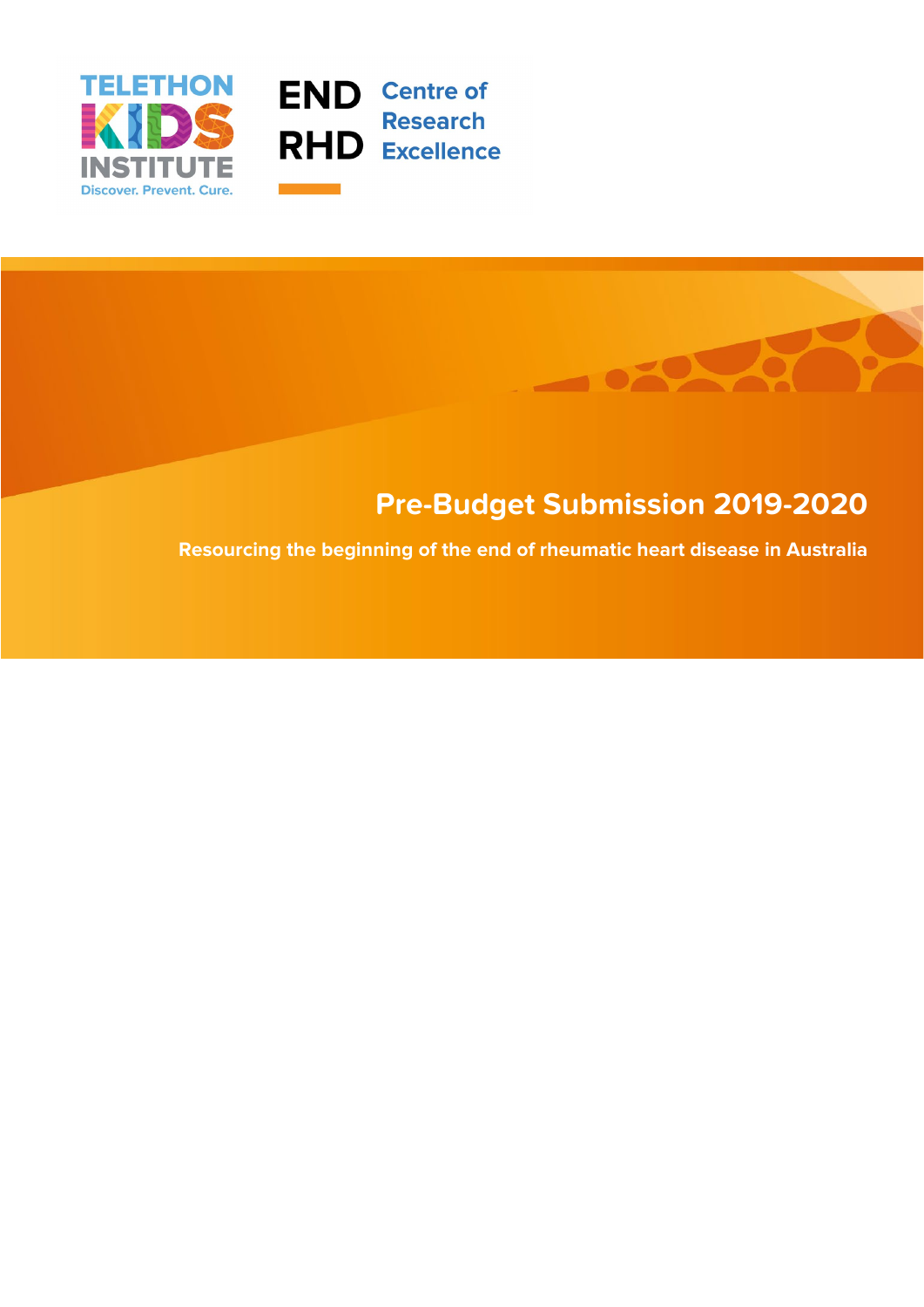# **Foreword**

Rheumatic heart disease (RHD) is preventable. Almost 5,000 Aboriginal and Torres Strait Islander people in Australia are living with rheumatic heart disease and a further 400,000 young Indigenous people are at risk. This represents one of the highest rates of rheumatic heart disease in the world.<sup>1,2</sup>

The Australian Government has a unique opportunity to close the gap in Aboriginal and Torres Strait Islander health by committing to end rheumatic heart disease in Australia. The collective experience of communities, clinicians, Aboriginal Controlled Community Health Organisations, government and non-government organisations, in addition to over 20 years of research, means the knowledge and evidence base now exists to plan and implement a comprehensive, evidence-based strategy.

Any strategy needs to focus on all levels of prevention of acute rheumatic fever (ARF) and rheumatic heart disease. The most critical element of the strategy is to work with the communities bearing the greatest burden of rheumatic heart disease; to ensure community-led solutions, based on their aspirations and priorities, can be developed and sustained.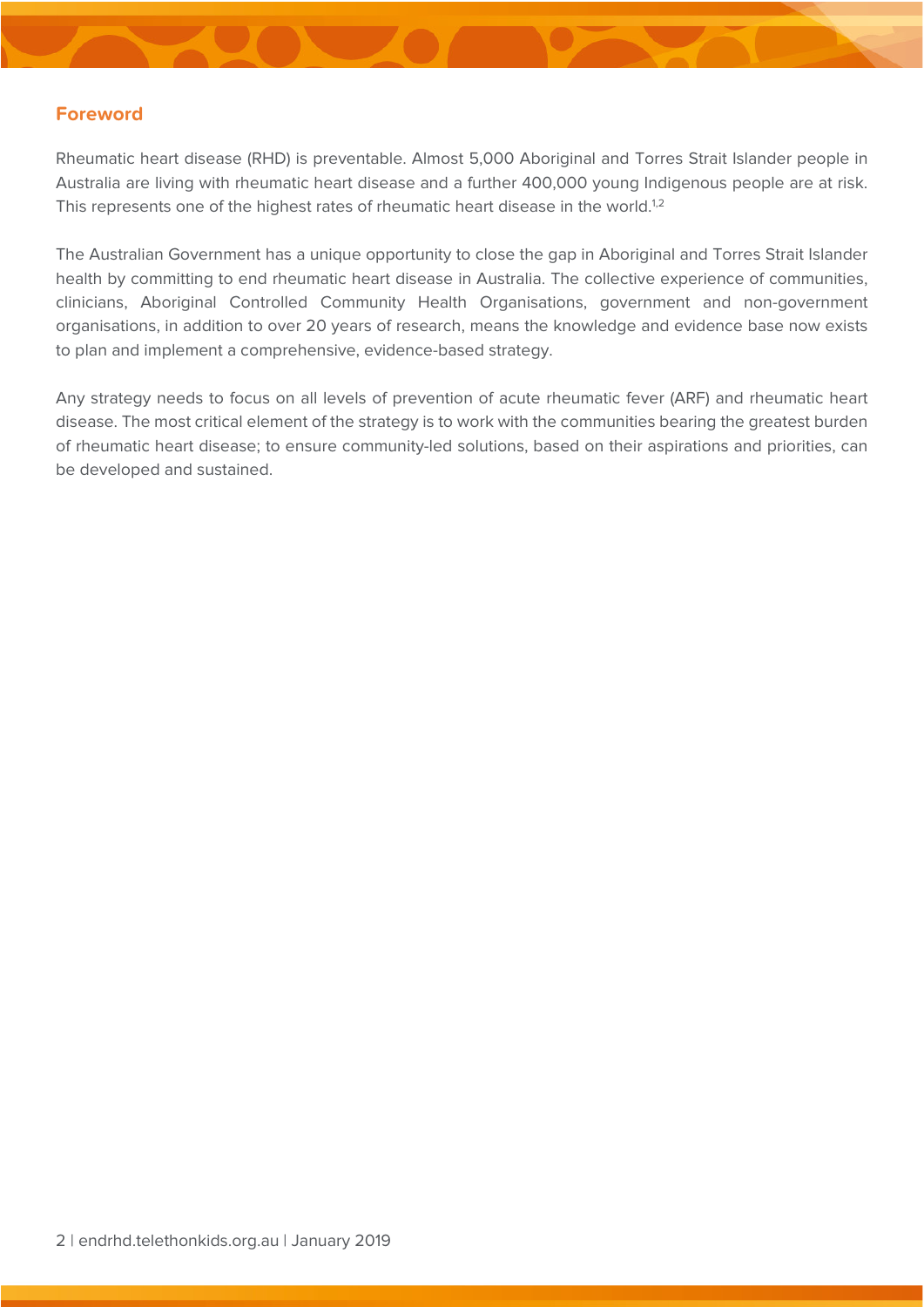# **Recommendations**

# **1: Invest \$50 million in 2019/2020 for immediate community level action**

On the ground action is needed now to prevent and eliminate RHD in the highest risk communities. Funding for five communities to address primary and primordial prevention through the Rheumatic Fever Strategy in the 2017 Federal Budget has been a positive step toward this goal. Funding was allocated in late 2018<sup>4</sup> but is insufficient to meaningfully address the tide of new cases of ARF and RHD.

A \$50 million investment would:

- Expand the number of communities supported to act on ending RHD.
- Network these communities together to share co-design approaches and outcomes.
- Enhance technical support for these communities to ensure the information needed for evidencebased action is available.
- Provide resources to primary health care services at the front line of tackling RHD.
- Establish coordination systems within and across jurisdictions, and with relevant government departments and non-government stakeholders, to support community level activites.
- Enable indicators to be set, and enable communities to access data to measure progress.
- Establish governance mechanisms to ensure accountability, as well as meaningful leadership by Aboriginal and Torres Strait Islander people.

With this investment, a solid foundation for the elimination of RHD could be established and implementation would be proportional to immediate need. Sustained long term funding of similar magnitude over the coming decade, as outlined in item 2 below, could end RHD for Aboriginal and Torres Strait Islander people in Australia.

#### **2: Develop, fund, and implement a comprehensive, evidence-based strategy to end RHD**

Funded by the National Health & Medical Research Council, the END RHD Centre for Research Excellence (END RHD CRE) is Australia's leading research collaboration in rheumatic heart disease. The END RHD CRE is developing a comprehensive, collaborative, and fully costed strategy to end RHD in Australia, known as the RHD [Endgame Strategy](https://endrhd.telethonkids.org.au/our-research/the-endgame-strategy/). It will be presented to the Commonwealth Government by early 2020 and will include an 11-year plan to achieve disease control by 2031, providing a strong foundation for the implementation of a strategy to end RHD.

The RHD Endgame Strategy will be a plan to end RHD and tackle other diseases of disparity by scaling up the most effective, culturally appropriate, and impactful elements of disease control. Developing an effective, fully costed Endgame Strategy requires extensive collaboration beyond just the research community. Aboriginal and Torres Strait Islander Communities, health workers, and policy makers are central to informing the development of the strategy.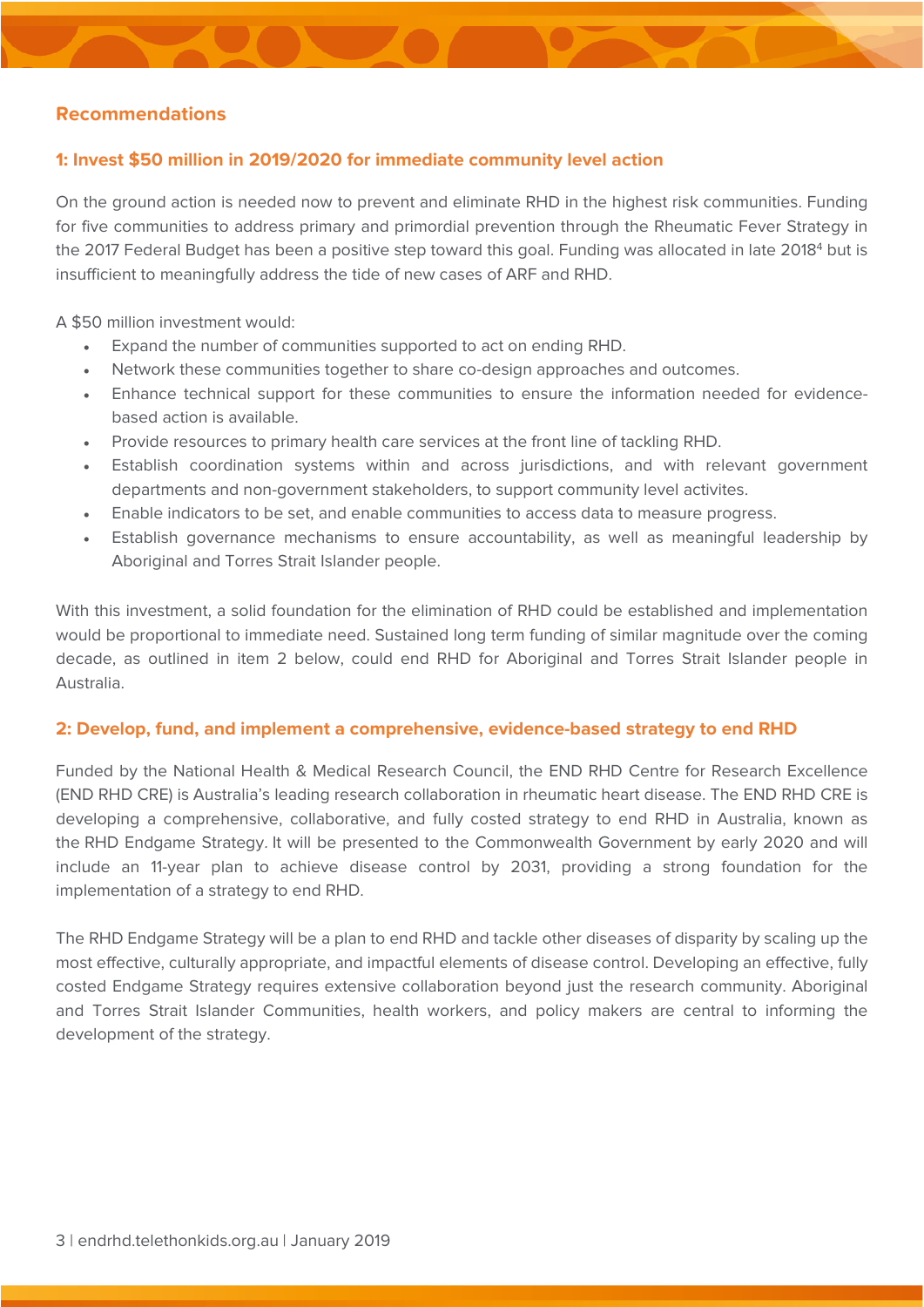# **A call to action to END RHD**

These recommendations align with the five priority asks of [END RHD,](http://www.endrhd.org.au/) an alliance of leading health, community, and research organisations advocating for urgent, comprehensive action on this preventable disease of inequality. Telethon Kids Institute, host organisation of the END RHD CRE, is a founding member of the alliance. These five priorities are:

- 1. Guarantee Aboriginal and Torres Strait Islander leadership
- 2. Set targets to end rheumatic heart disease
- 3. Fund a roadmap to end rheumatic heart disease
- 4. Commit to immediate action in communities at high risk of rheumatic heart disease
- 5. Invest in strategic research and technology to prevent and treat acute rheumatic fever and rheumatic heart disease

The END RHD CRE further calls on the Australian Government to support these priorities. Details on these priorities is attached at Appendix B.

#### **What is rheumatic heart disease?**

Rheumatic heart disease is caused by Group A Streptococcus (Strep A) bacterial infection of the throat and skin. Infection with Strep A can cause an abnormal immune reaction called acute rheumatic fever (ARF). Severe ARF and/or ARF recurrences from repeated Strep A infections can lead to rheumatic heart disease (RHD), which involves permanent damage to the heart valves.

There is no cure for RHD. People require an injection of long-acting penicillin every 21-28 days for at least a decade to prevent ARF recurrences. If patients do not receive these injections and ARF occurs, RHD can progress, leading to heart failure or stroke. As Strep A infections are most common in those aged 5- 14, those most at risk of developing ARF and RHD are children. Furthermore, in Australia, 94% of new ARF cases occur among Aboriginal or Torres Strait Islander people.2

Strep A infections spread easily in settings of overcrowding and poor hygiene (limited access to health hardware such as running water). Primordial preventative efforts – social, environmental, and economic – should be geared towards preventing or limiting the impact of Strep A infections to reduce the burden of ARF and RHD.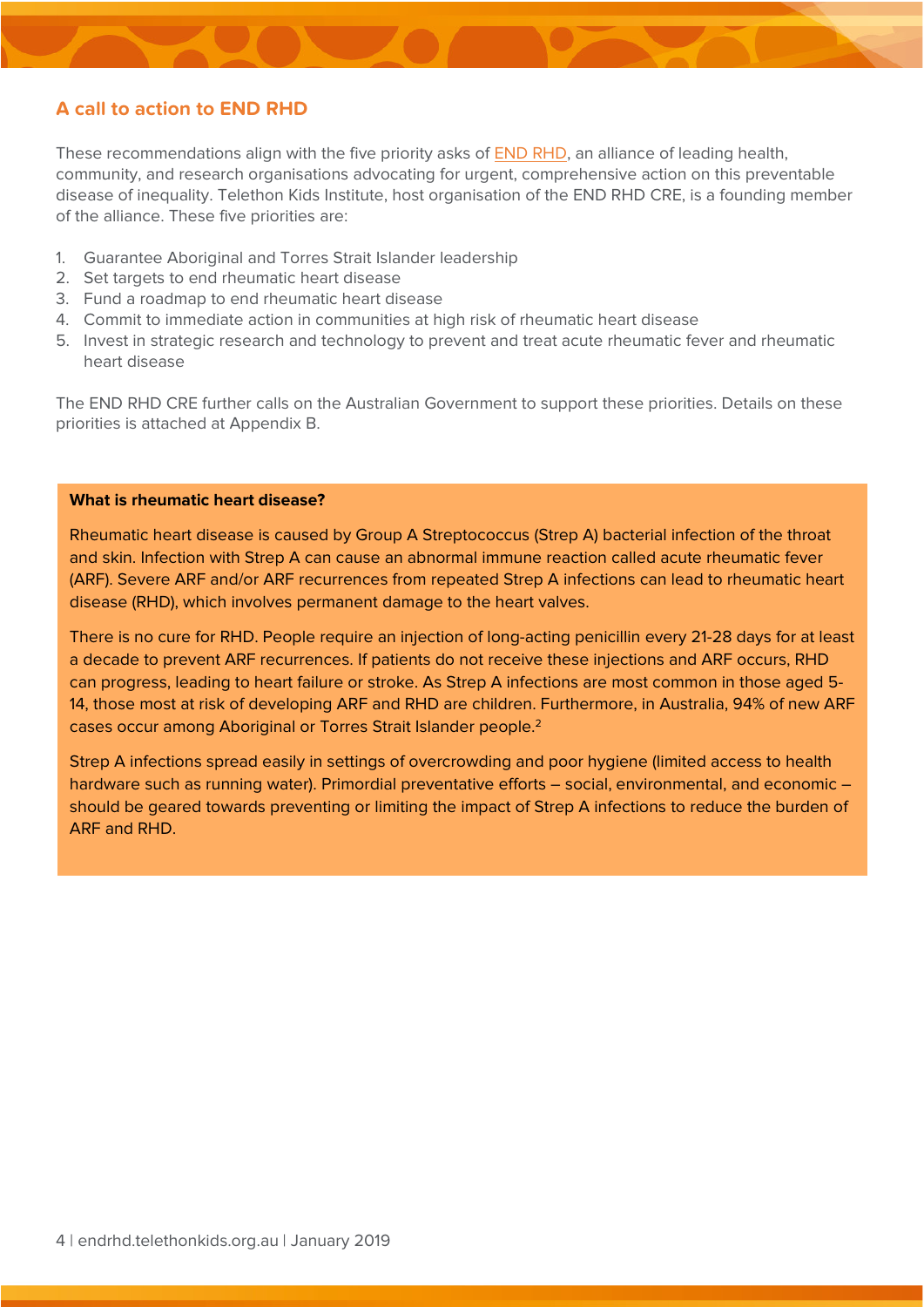# **Why is investment needed to end RHD?**

# **1. Community demand**

Aboriginal and Torres Strait Islander communities and their leaders are calling for action to end rheumatic heart disease.

The Australian Government has an obligation to capitalise on the previous investment and commitment to RHD control in Australia:

- Since 2009 over \$30 million has been spent as part of the Rheumatic Fever Strategy.1
- The Commonwealth Government has committed to making RHD control a priority and taking the issue to the Council of Australian Governments' Health Council. This is in addition to broader bipartisan engagement with the issue of RHD.
- In May 2018, the Member States of the World Health Organization unanimously adopted a *Global* Resolution on Rheumatic Fever and Rheumatic Heart Disease at the World Health Assembly. Australia, as a co-sponsor of the resolution, has the opportunity to become a leader in this renewed global push to end RHD.

#### **RHD is an avoidable inequality**

- 4,539 Aboriginal and Torres Strait Islander people were living with RHD or the effects of ARF in 2016.1
- RHD is the leading cause of cardiovascular inequality between Indigenous and non-Indigenous people in Australia.2
- Young Aboriginal Australians in the Northern Territory are up to 122 times more likely to have RHD than their non-Aboriginal counterparts.2
- In Western Australia's Kimberley region, the average age of death from RHD is 41 years.<sup>3</sup>
- The RHD disability adjusted life year (DALY) rate in Indigenous Australians is 6.6 times higher than that in non-Indigenous people. This is the highest differential among all other cardiovascular diseases and the fifth highest differential of all diseases.
- To prevent further infections, people being treated for RHD must endure a penicillin injection every 28 days, usually for a minimum of ten years. This is referred to as secondary prophylaxis.<sup>5</sup>

## **2. The cost and human toll of RHD will continue to rise without action**

The END RHD CRE Cost of Inaction Report on RHD identifies that if no further action is taken on RHD by 2013, more than 10,000 Aboriginal and Torres Strait Islander people will develop ARF or RHD.1 Of these people:

- 1,370 will need heart surgery
- 563 with RHD will die
- \$317 million will be spent on medical care.

RHD can lead to permanent disability and premature death, however it is a completely preventable disease. Australia has a moral obligation to address RHD as the leading case of cardiovascular disparity between Indigenous and non-Indigenous people, and a bipartisan commitment to eliminating this disease has already been made.4 A snapshot of the burden of disease in Australia and cost of inaction is attached at Appendix A.

Ending RHD presents a unique opportunity to Close the Gap in Aboriginal and Torres Strait Islander health and move towards holistic, integrated disease control strategies. The same environmental factors responsible for ARF and RHD are responsible for numerous other health problems affecting Indigenous communities including ear disease, kidney disease, preventable blindness, and respiratory infections. By making a commitment to end RHD, not only can we eliminate this preventable disease in Australia, we can also move towards elimination of other diseases of inequality.

5 | endrhd.telethonkids.org.au | January 2019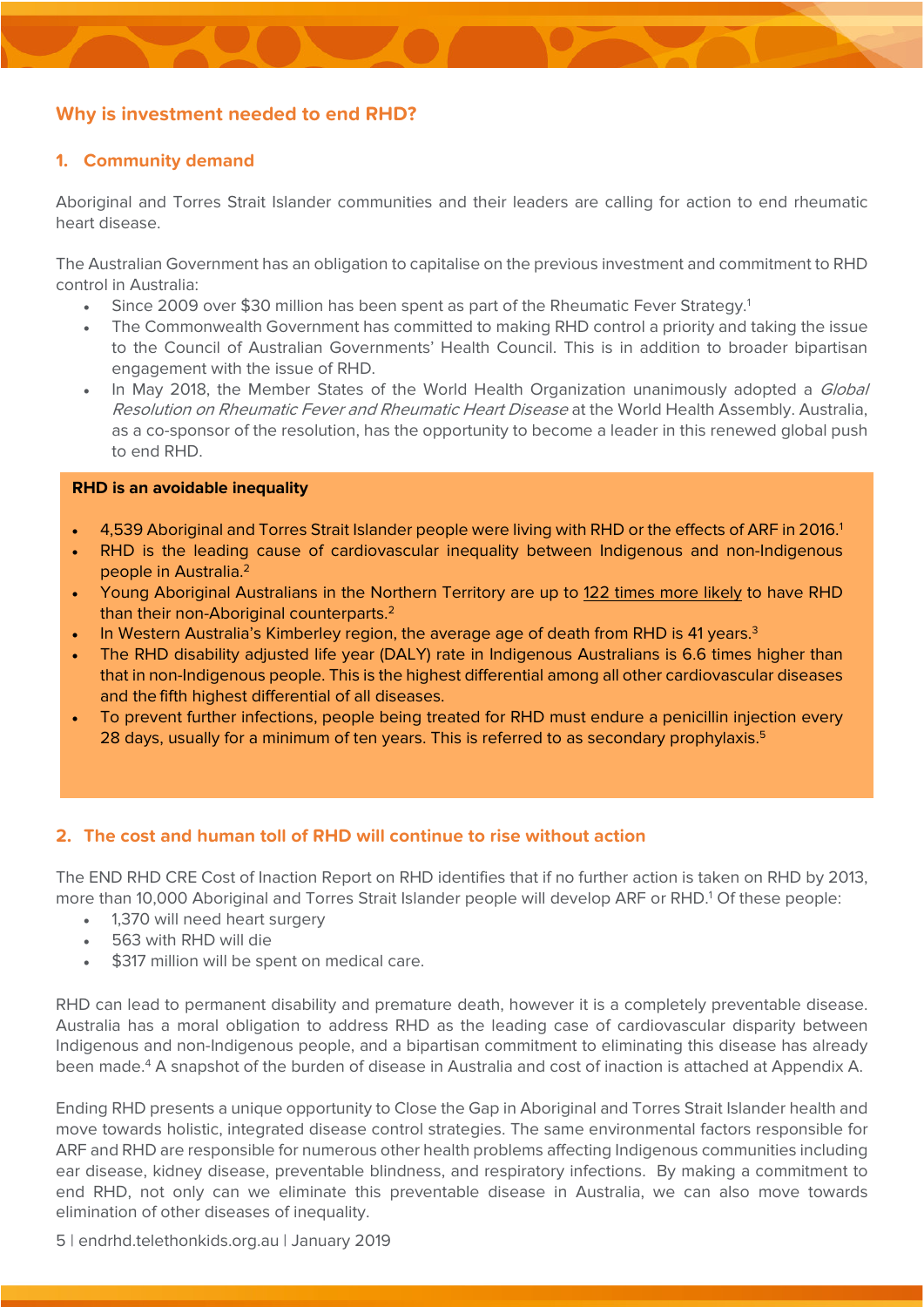# **3. Comprehensive approaches to ending RHD are possible**

Comprehensive, community-led approaches combining all four levels of preventing RHD are needed to tackle this disease:

- Primordial prevention to address the environmental, social, and structural determinants of health which cause Strep A infection.
- Primary prevention to identify and treat Strep A infections and prevent the development of ARF.
- Secondary prevention to diagnose ARF and RHD early, and begin regular antibiotic treatment to prevent disease progression.
- Tertiary care to identify people with severe RHD, provide life-prolonging care, and minimise the development of complications.

Historically, Australia has focused on tertiary care and delivering secondary prophylaxis through the Rheumatic Fever Strategy (RFS). An independent review of the RFS in 2017 recommended that the RFS be expanded to include a greater focus on early stage prevention.<sup>6</sup> There are good reasons to focus on primordial prevention:

- Addressing the environmental and social determinants of health will not only reduce the number of new cases of ARF and RHD, but will reduce a whole range of preventable childhood infections;
- Only primordial and primary prevention can prevent new case of ARF and RHD, and they are likely to be cost effective.

## **4. These effective approaches can be amplified**

Community level action – through END RHD Communities and RFS Communities (see below) – is underway in at least eight sites around Australia. Other communities are also pursuing local projects with limited funding, connection to others, or technical advice. Bringing these programs of work together to support community-led activity which links in with jurisdictional RHD action plans, and is supported by substantive efforts to address the prevalence of this disease, is essential for action.



Figure 1: Community level action in 2018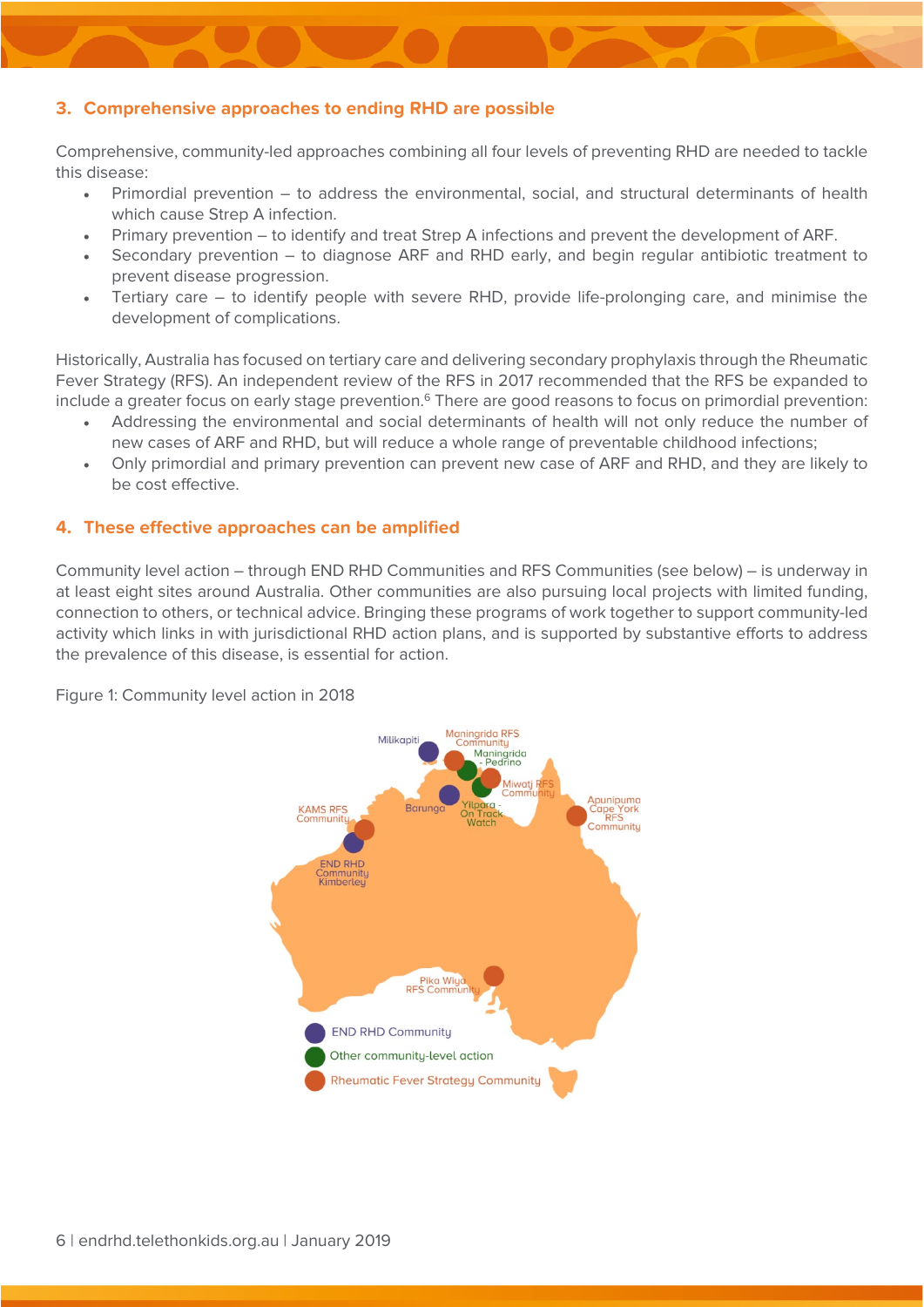#### **END RHD Communities**

In recognition of the need for immediate, collaborative action in communities at high-risk of RHD, there are several community-led initiatives underway in Australia. The END RHD Communities approach uses community-led, research-backed prevention strategies to tackle Strep A skin and throat infections, acute rheumatic fever, and rheumatic heart disease. Central to the model is the employment of Aboriginal Community Workers who develop professional partnerships with individuals and families at highest risk and assist them to navigate the health care system, increase their self-management capacity, and manage environmental risk factors.

Two communities in the Northern Territory (Barunga in the Roper Gulf Region and Milikapiti in the Tiwi Islands) are already working through this adaptable, community-centric approach to act to address RHD, and Kimberley Aboriginal Medical Service, Nirrumbuk Aboriginal Corporation and Telethon Kids Institute are applying and adapting the END RHD Community approach in the Kimberley with a focus on addressing environmental health determinants.

### **5. The knowledge and evidence exists to eliminate RHD in Australia**

The END RHD CRE is a research initiative involving collaborators from 16 institutions across Australia. The CRE's investigators are working closely with individuals and communities living with the condition to fill knowledge gaps, working towards producing a costed, step-wise strategy to end RHD as a public health priority in Australia. The strategy – to be delivered to the Commonwealth as the RHD Endgame Report in 2020 – will include an 11-year plan to achieve disease control by 2031, reducing the incidence of ARF, and bringing the prevalence of RHD for Aboriginal and Torres Strait Islander Australians to the same level as non-Indigenous Australians.

The knowledge and evidence exist to eliminate RHD in Australia, what is needed now is political commitment and sustainable, long-term investment to catalyse change.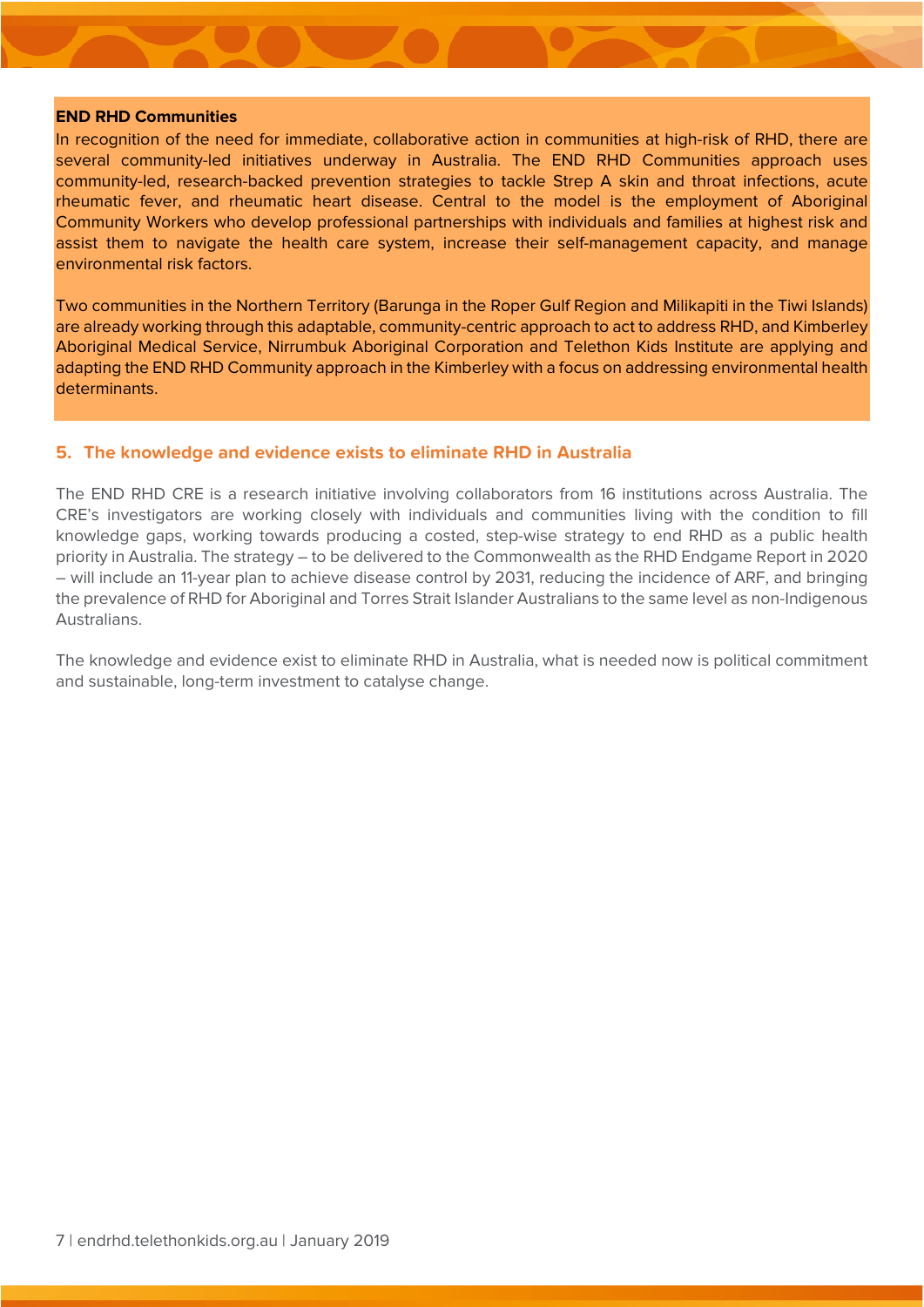**Appendix A: the burden of rheumatic heart disease in Australia and the cost of inaction** 

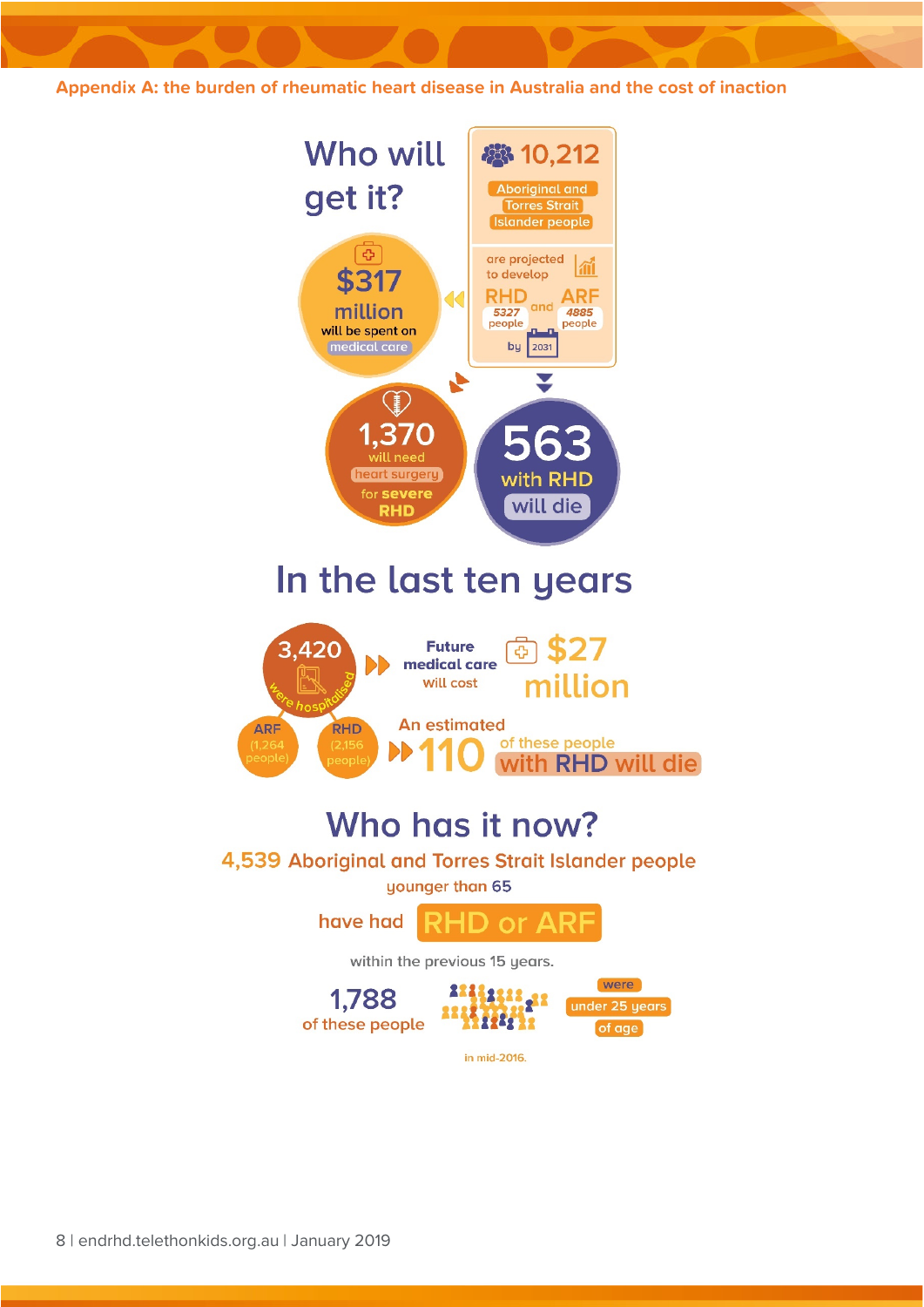## **Appendix B: END RHD Priority Areas**

These priorities, as agreed by the founding partners of [END RHD,](http://www.endrhd.org.au/) are a starting point for the actions needed to eliminate rheumatic heart disease in Australia.



The Commonwealth Government ensures the leadership and voices of Aboriginal and Torres Strait Islander people drive the development and implementation of RHD prevention strategies, by convening an Aboriginal and Torres Strait Islander Steering Committee.

NACCHO, as the peak body for the Aboriginal Control Community Health Organisations, is the most appropriate body to provide leadership and advice on the role and composition of such a group. At a minimum, an Advisory Group should comprise Aboriginal and Torres Strait Islander leaders representing jurisdictions with a high burden of RHD, and could include experts in service delivery, clinical care, and research. It is also essential to broaden the membership beyond health to include relevant stakeholders such as housing and education bodies.



Australian Governments together commit to measurable targets for preventing new cases of acute rheumatic fever and rheumatic heart disease. Our vision is that no child born in Australia from this day forward dies of rheumatic heart disease.

Ending RHD in Australia is an achievable target. The disease meets many of the public health criteria for a disease amenable to elimination: we understand the cause and have the tools to control the disease; we have systems to measure progress; it is economically possible; and, it has recognition as a public health problem.



Australian Governments work in partnership with Aboriginal and Torres Strait Islander health bodies, experts, and key stakeholders to develop, fully fund, and implement a strategy to end rheumatic heart disease in Australia by 2031.

The RHD Endgame Report (to be finalised by the END RHD CRE in 2020) will provide a roadmap to end rheumatic heart disease in Australia by 2031. It is recommended that Australian Governments work in partnership with Aboriginal and Torres Strait Islander health bodies, experts, and key stakeholders to develop, fully fund, and implement a strategy to end rheumatic heart disease in Australia by 2031, as guided by the Endgame report.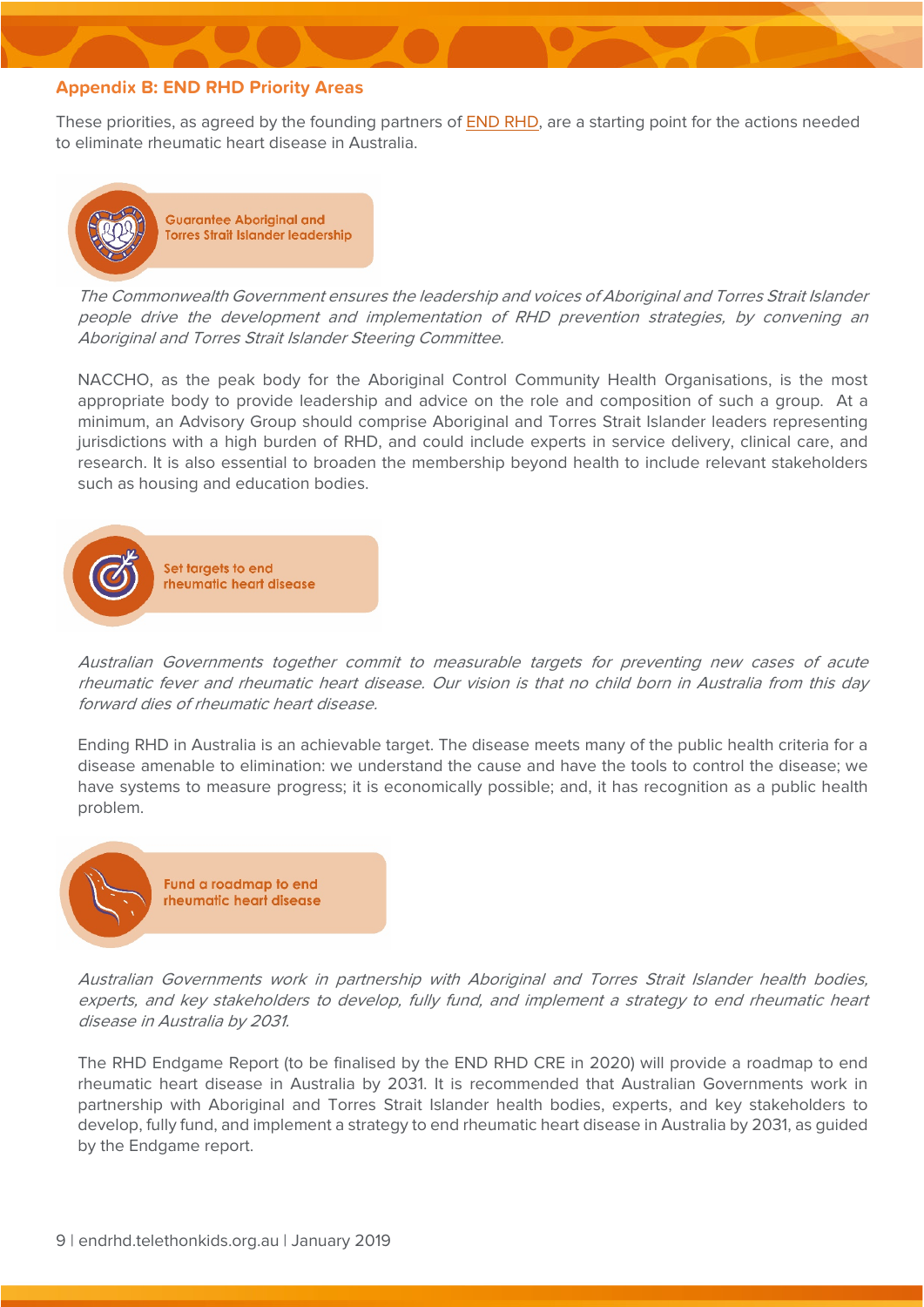Implementing a properly resourced national strategy will provide critical lessons in collaborative, codesigned health projects. Preventing new cases of RHD in Aboriginal and Torres Strait Islander communities by 2031 will make a critical contribution to achieving the goal of Closing the Gap in life expectancy.



**Commit to immediate action** in communities at high risk of rheumatic heart disease

Australian Governments commit to immediate action to fund comprehensive primary care and health promotion activities in Aboriginal and Torres Strait Islander communities with high rates of acute rheumatic fever, and at risk of RHD. These initiatives must be Aboriginal and Torres Strait Islander-led, and provide dedicated funding to the primary health care services in high-risk communities for both treatment and prevention.

This will also need to include: support for collaboration by peak bodies, along with increasing the number of health and community workers; service navigation and health literacy support for high-risk families; and, where appropriate, providing resources for active case finding. Initiatives must be part of a systematic approach addressing the social and environmental determinants of health: tackling inequality, overcrowding, inadequate housing infrastructure and insufficient hygiene infrastructure, and improving access to appropriate health services.



Invest in strategic research and technology to prevent and treat acute rheumatic fever and rheumatic heart disease

The Commonwealth Government invests in the development of a Strep A vaccine to prevent new cases of acute rheumatic fever and RHD, as well as a long-acting penicillin product to improve the lives of those already living with the disease.

A new penicillin formulation that provides longer-lasting protection would revolutionise RHD control through dramatic improvements in treatment compliance, improving health outcomes for Australian Indigenous children as well as other vulnerable children across the world.